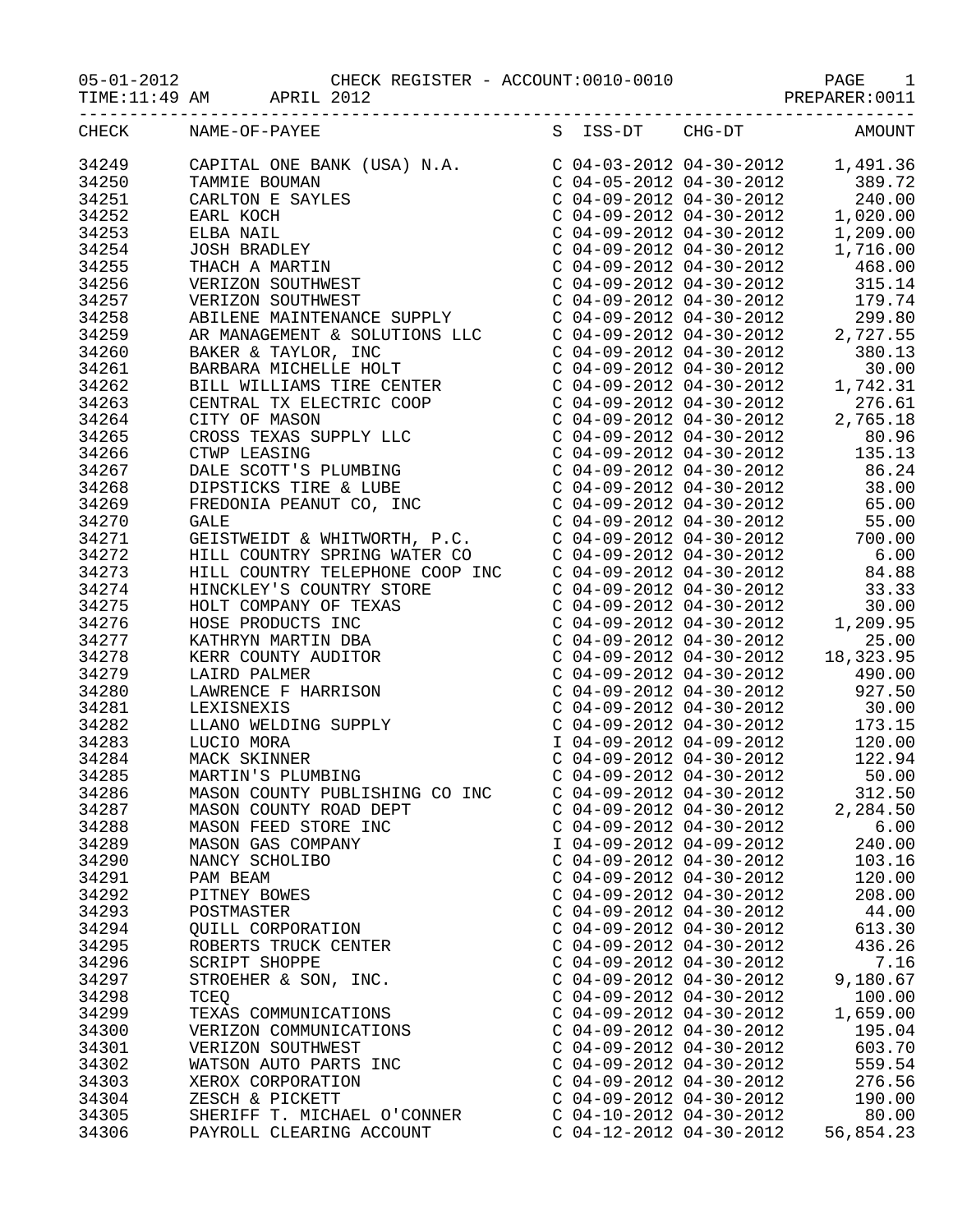| $05 - 01 - 2012$ |  |  |
|------------------|--|--|
|                  |  |  |

TIME:11:49 AM APRIL 2012 PREPARER:0011

|       | CHECK NAME-OF-PAYEE S ISS-DT CHG-DT AMOUNT |                           |                           |            |
|-------|--------------------------------------------|---------------------------|---------------------------|------------|
|       |                                            |                           |                           |            |
|       |                                            |                           |                           |            |
|       |                                            |                           |                           |            |
|       |                                            |                           |                           |            |
|       |                                            |                           |                           |            |
|       |                                            |                           |                           |            |
|       |                                            |                           |                           |            |
|       |                                            |                           |                           |            |
|       |                                            |                           |                           |            |
|       |                                            |                           |                           |            |
|       |                                            |                           |                           |            |
|       |                                            |                           |                           |            |
|       |                                            |                           |                           |            |
|       |                                            |                           |                           |            |
|       |                                            |                           |                           |            |
|       |                                            |                           |                           |            |
|       |                                            |                           |                           |            |
|       |                                            |                           |                           |            |
|       |                                            |                           |                           |            |
|       |                                            |                           |                           |            |
|       |                                            |                           |                           |            |
|       |                                            |                           |                           |            |
|       |                                            |                           |                           |            |
|       |                                            |                           |                           |            |
|       |                                            |                           |                           |            |
|       |                                            |                           |                           |            |
|       |                                            |                           |                           |            |
|       |                                            |                           |                           |            |
|       |                                            |                           |                           |            |
|       |                                            |                           |                           |            |
|       |                                            |                           |                           |            |
|       |                                            |                           |                           |            |
|       |                                            |                           |                           |            |
|       |                                            |                           |                           |            |
|       |                                            |                           |                           |            |
|       |                                            |                           |                           |            |
|       |                                            |                           |                           |            |
|       |                                            |                           |                           |            |
| 34345 | XEROX CORPORATION                          |                           | $C$ 04-23-2012 04-30-2012 | 46.05      |
| 34346 | LUCIO MORA                                 |                           | $C$ 04-24-2012 04-30-2012 | 1,174.08   |
| 34347 | POLLY MCMILLAN                             |                           | $C$ 04-24-2012 04-30-2012 | 275.74     |
| 34348 | GEISTWEIDT & WHITWORTH, P.C.               | I 04-24-2012 04-24-2012   |                           | 16.00      |
| 34349 | STATE COMPTROLLER                          | $C$ 04-25-2012 04-30-2012 |                           | 25, 353.95 |
| 34350 | BLUEBONNET CASA                            | I 04-25-2012 04-25-2012   |                           | 75.00      |
| 34351 | EFTPS                                      | I 04-25-2012 04-25-2012   |                           | 149.75     |
| 34352 | MASON COUNTY                               | $C$ 04-25-2012 04-30-2012 |                           | 4,370.53   |
| 34353 | OMNIBASE SERVICES OF TEXAS                 | I 04-25-2012 04-25-2012   |                           | 438.00     |
| 34354 | STATE COMPTROLLER                          | I 04-25-2012 04-25-2012   |                           | 106.09     |
| 34355 | DAVID LANGEHENNIG                          | $C$ 04-27-2012 04-30-2012 |                           | 30, 315.00 |
| 34356 | PAYROLL CLEARING ACCOUNT                   | $C$ 04-27-2012 04-30-2012 |                           | 80,667.96  |
| 34357 | TYLER BOBINMYER                            | $C$ 04-27-2012 04-30-2012 |                           | 389.25     |
| 34358 | CAPITAL ONE BANK (USA) N.A.                | I 04-30-2012 04-30-2012   |                           | 2,194.05   |
| 34359 | ISABEL GALINDO                             | I 04-30-2012 04-30-2012   |                           | 8.95       |
|       |                                            |                           |                           |            |